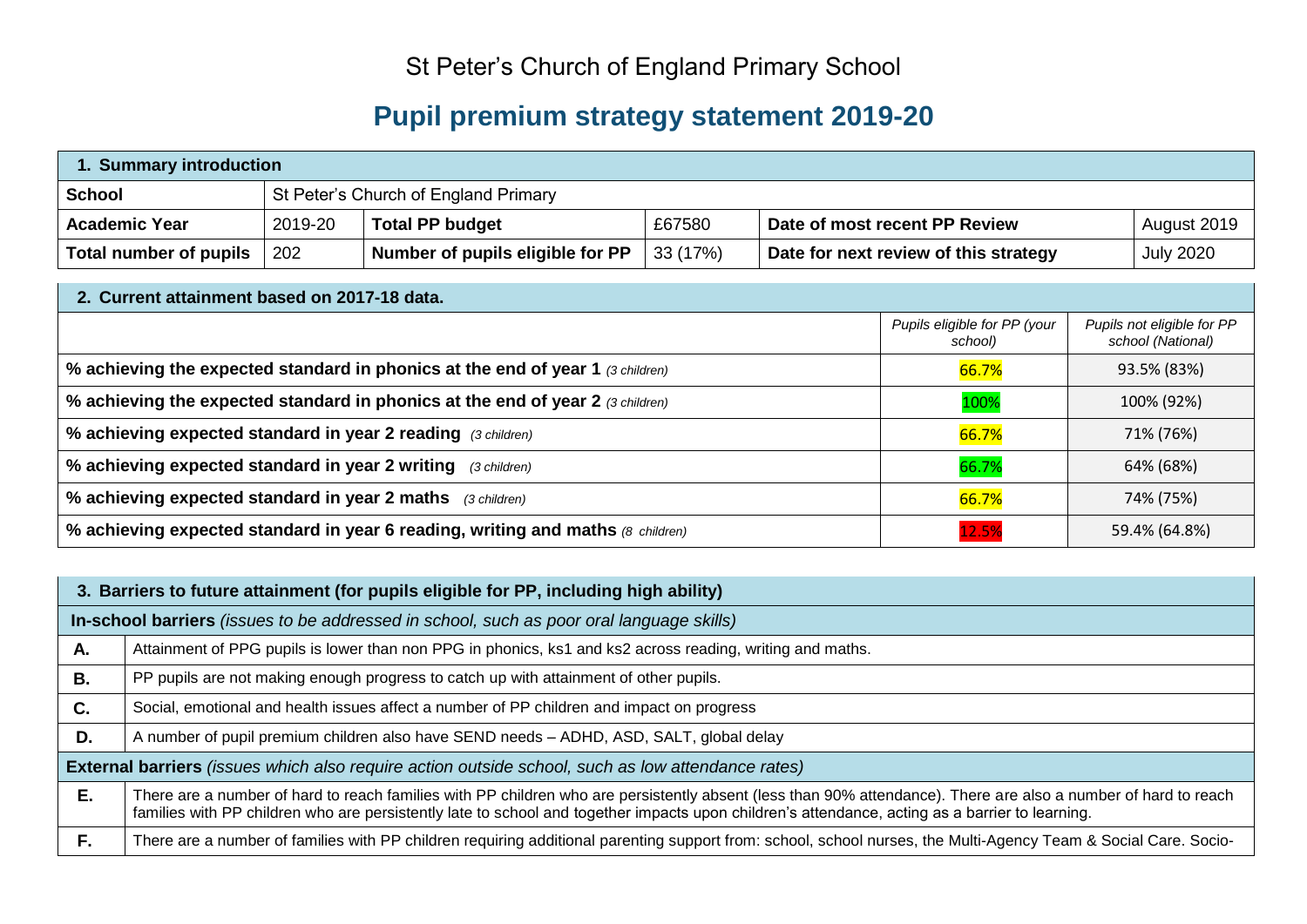|           | economic, DV.                                                                                                                                                                                           |                                                                                                                                                                                                                                                                                                                                                        |  |  |  |  |
|-----------|---------------------------------------------------------------------------------------------------------------------------------------------------------------------------------------------------------|--------------------------------------------------------------------------------------------------------------------------------------------------------------------------------------------------------------------------------------------------------------------------------------------------------------------------------------------------------|--|--|--|--|
| G.        | There are a number of parents and children eligible for pupil premium who have reduced aspirations.                                                                                                     |                                                                                                                                                                                                                                                                                                                                                        |  |  |  |  |
|           | 4. Desired outcomes                                                                                                                                                                                     |                                                                                                                                                                                                                                                                                                                                                        |  |  |  |  |
|           | Desired outcomes and how they will be measured                                                                                                                                                          | Success criteria                                                                                                                                                                                                                                                                                                                                       |  |  |  |  |
| Α.        | Attainment of PPG pupils at expected + level will be raised from previous end of<br>year attainment.                                                                                                    | Raised % of pupils at expected level at the end of EYFS, year 2 and year 6.<br>Increase of pupils making good+ progress<br>Attainment Gap between PPG and non PPG will diminish in end of year<br>statutory assessments.                                                                                                                               |  |  |  |  |
| <b>B.</b> | Higher rates of progress for PPG pupils                                                                                                                                                                 | Progress of PP pupils equal to or higher than non pp pupils across each year<br>group in assessments<br>Increase in good+ progress for PPG pupils in reading, writing and maths.                                                                                                                                                                       |  |  |  |  |
| C.        | Children have the emotional literacy skills that they need to be able to clearly<br>express how they feel. They are then able to focus and concentrate better in<br>class leading to raised attainment. | Teachers are aware of and use positive discrimination and support for PP<br>pupils<br>Children access in school and outside support quickly.<br>Children can talk about their emotions, worries and concerns in a safe place.<br>PP pupils are able to be more engaged in learning and make at least<br>expected progress across all curriculum areas. |  |  |  |  |
| D.        | All pp pupils with SEND will receive individual support to meet their small step<br>target.                                                                                                             | Quality first teaching strategies and positive discrimination will help reduce<br>barriers to learning.<br>All identified children will be discussed at pupil progress meetings & receive<br>focused support and interventions. Individual strategies will be planned in<br>conjunction with the Inclusion Manager.                                    |  |  |  |  |
| Ε.        | Increased attendance for pupils eligible for PP funding                                                                                                                                                 | Improvement in attendance rates by targeted pupils eligible for PP showing<br>attendance is closer to school % for all pupils<br>Improvement in % of pp pupils attending school late compared to summer<br>2019.                                                                                                                                       |  |  |  |  |
| F.        | The capacity of families to parent will increase through support in school and<br>external support.                                                                                                     | More families will engage with and access support in school and from other<br>agencies.<br>Parent engagement increases as demonstrated by - attendance at parents<br>evenings, open day events, parent feedback.                                                                                                                                       |  |  |  |  |
| G.        | Families eligible for PP will be supported to enhance aspirations                                                                                                                                       | The % of PPG pupils completing homework will increase and is closer to non<br>PPG pupils in each year group.<br>Rate of PPG attending clubs and trips is similar to all.                                                                                                                                                                               |  |  |  |  |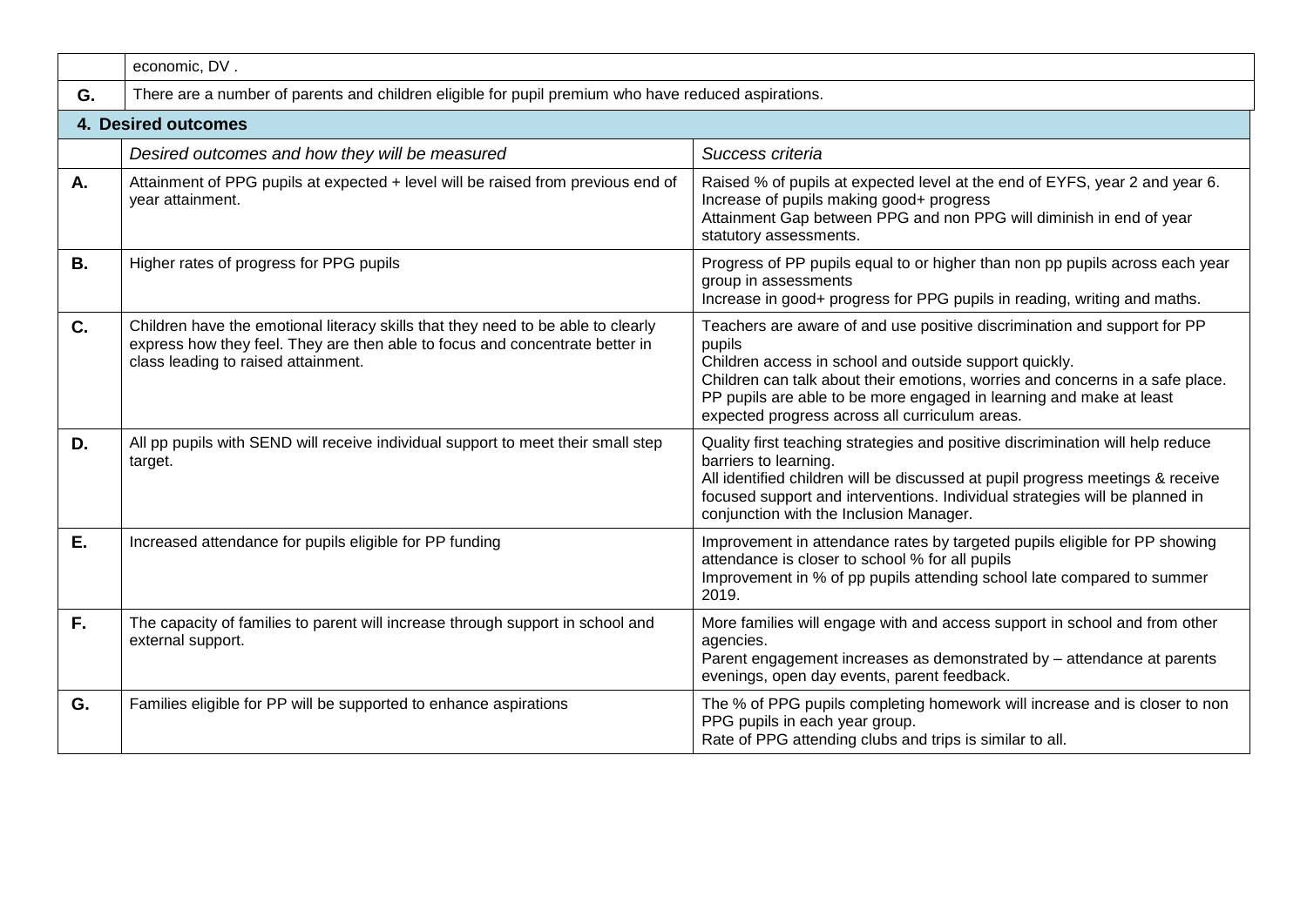| 5. Planned expenditure                                                              |                                                                                                                                                                                                                                                                                                                                                                                                                                                                                   |                                                                                                                                                                                                                                                                                                                                            |                                                                                                                                                                                                                                                                                                                                                                                                                                                                         |                                                                    |                                                                                                                               |  |  |
|-------------------------------------------------------------------------------------|-----------------------------------------------------------------------------------------------------------------------------------------------------------------------------------------------------------------------------------------------------------------------------------------------------------------------------------------------------------------------------------------------------------------------------------------------------------------------------------|--------------------------------------------------------------------------------------------------------------------------------------------------------------------------------------------------------------------------------------------------------------------------------------------------------------------------------------------|-------------------------------------------------------------------------------------------------------------------------------------------------------------------------------------------------------------------------------------------------------------------------------------------------------------------------------------------------------------------------------------------------------------------------------------------------------------------------|--------------------------------------------------------------------|-------------------------------------------------------------------------------------------------------------------------------|--|--|
| Academic year                                                                       | 2019-2020                                                                                                                                                                                                                                                                                                                                                                                                                                                                         |                                                                                                                                                                                                                                                                                                                                            |                                                                                                                                                                                                                                                                                                                                                                                                                                                                         |                                                                    |                                                                                                                               |  |  |
|                                                                                     | support and support whole school strategies.                                                                                                                                                                                                                                                                                                                                                                                                                                      | The three headings below enable schools to demonstrate how they are using the pupil premium to improve classroom pedagogy, provide targeted                                                                                                                                                                                                |                                                                                                                                                                                                                                                                                                                                                                                                                                                                         |                                                                    |                                                                                                                               |  |  |
|                                                                                     | i. Quality of teaching for all                                                                                                                                                                                                                                                                                                                                                                                                                                                    |                                                                                                                                                                                                                                                                                                                                            |                                                                                                                                                                                                                                                                                                                                                                                                                                                                         |                                                                    |                                                                                                                               |  |  |
| <b>Desired outcome</b>                                                              | Chosen action /<br>approach                                                                                                                                                                                                                                                                                                                                                                                                                                                       | What is the evidence and rationale<br>for this choice?                                                                                                                                                                                                                                                                                     | <b>Monitoring and Impact</b>                                                                                                                                                                                                                                                                                                                                                                                                                                            | Cost/<br><b>Time</b>                                               | <b>Staff lead/review</b>                                                                                                      |  |  |
| Α<br>Increase attainment of<br>PP pupils<br>В<br>Increase progress for PP<br>pupils | Embed a culture of positive<br>discrimination across the<br>school for PP pupils.<br>Embed high quality<br>feedback to move pupil<br>learning on.<br>The performance<br>management of all staff<br>will include and objective<br>for pupil progress that will<br>focus on PP pupils.<br>Half termly Pupil Progress<br>meetings for all teachers to<br>focus on provision and<br>interventions for PP pupils<br>Termly 20 day challenge in<br>each class for targeted PP<br>pupils | The school external Pupil premium review<br>these strategies are implemented as proven<br>to lead to successful impact.<br>PP pupils identified quickly and teachers<br>planning and monitoring PP<br>attainment/progress.<br>We want to identify what the<br>barriers are for these children<br>and design bespoke interventions to suit. | SLT monitoring ( learning walk, book<br>trawl, planning) will evidence positive<br>practices in place across classes.<br>Teacher review of 20 day challenge<br>80%+ of PP pupils will have met their<br>individual target. 4 weekly monitoring<br>by SLT.<br>SLT termly data analysis will show an<br>increase in PPG attainment from<br>previous summer 2019.<br>Data will show increase rates of PPG<br>pupils making expected + progress<br>compared to summer 2019. | SLT/Staff<br>meeting time<br>inclusion<br>manager<br>time<br>£9753 | <b>Review Autumn 2</b><br>HT/DHT lead pupil<br>progress meetings<br>SLT to monitor 20<br>day challenges<br>SLT data analysis. |  |  |
| Α<br>Increase attainment of<br>PP pupils<br>В<br>Increase progress for PP<br>pupils | Continue to develop and<br>improve quality first<br>teaching<br>- Introduce new writing<br>process<br>- Introduce a new whole<br>class reading initiative<br>-Embed Power<br>maths/maths mastery<br>across the school.<br>Develop continuous KS2<br>French scheme T&L                                                                                                                                                                                                             | We want to invest some of the PP in longer<br>term change which will help all pupils.<br>Research shows that improving quality first<br>teaching in classroom benefits all pupils<br>attainment and progress.                                                                                                                              | 1/2 termly learning walks by SLT<br>members show new strategies being<br>implemented and embedded.<br>Termly Data analysis/work scrutiny<br>will show:<br>Increase % of all pupils making<br>expected + progress in RWM<br>Increased % of PP pupils at<br>in RWM<br>levels<br>expected<br>compared to 2019.                                                                                                                                                             | £1000<br>£1445<br>£240                                             | <b>Review Autumn 2</b><br>English lead<br>Maths lead.                                                                         |  |  |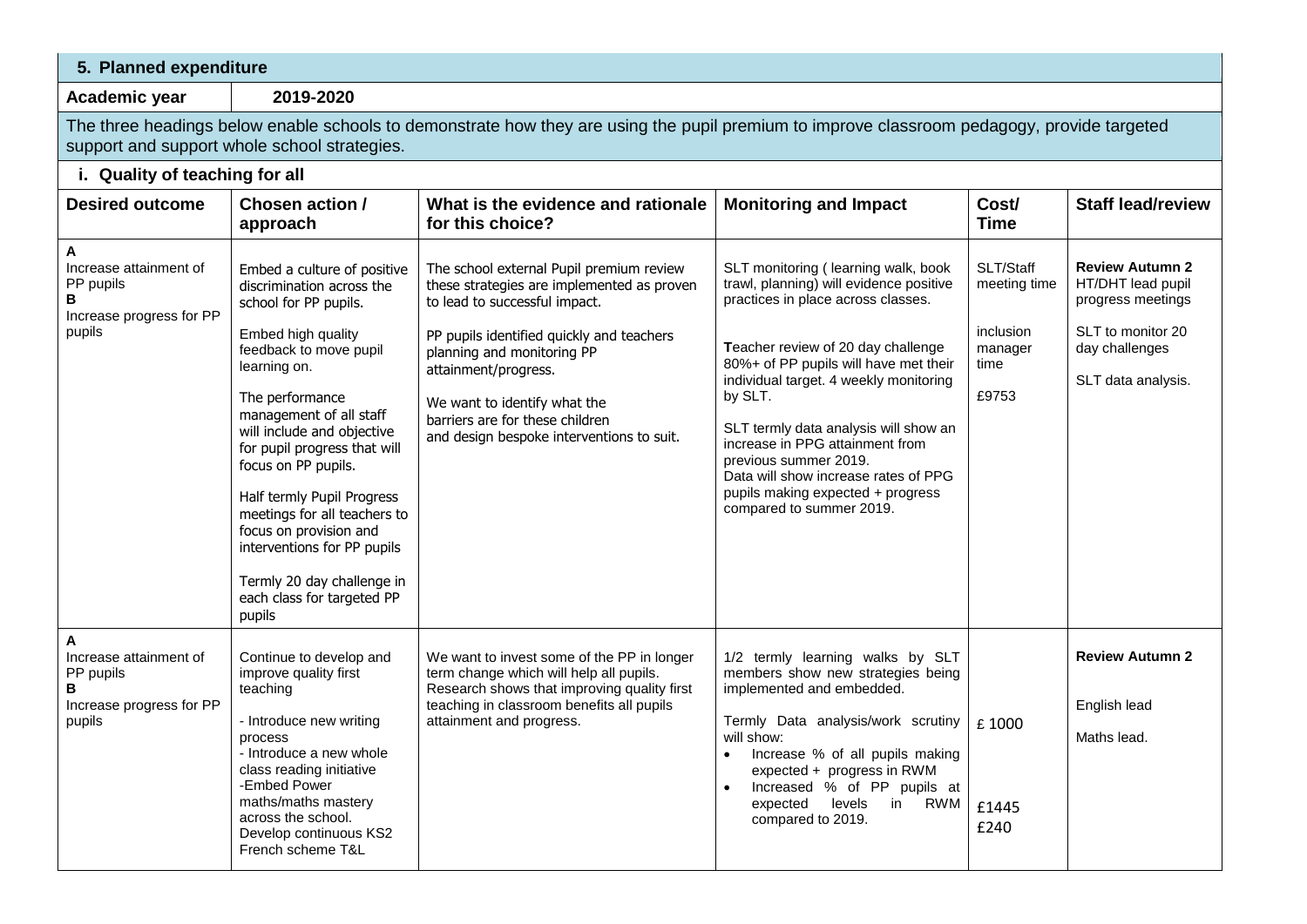| C<br>Improved emotional<br>literacy<br>G<br>PP pupils and families<br>have increased<br>aspirations | Introduce a whole school<br>approach to emotional<br>literacy and well being.<br>Introduce whole class<br>music lessons for some<br>ks2 classes.                                                                                                                                                                                                                                                                                 | We want to invest some of the PP in longer<br>term change which will help all pupils.<br>Whole school mindful meditation training,<br>trial and implement strategies.<br>Research shows that music enhances<br>creativity, well being and pupil learning. In<br>addition it raises enjoyment and engagement<br>in learning and supports increased family<br>aspirations. | Pupils interviews demonstrate<br>increased pupil well being and<br>enjoyment of school.                                                                                                                                                                                                                                                                        | £400<br>£800<br>100% cost         | <b>Review Summer 2</b><br><b>Inclusion Manager</b><br>BB - music lead                                                                                              |
|-----------------------------------------------------------------------------------------------------|----------------------------------------------------------------------------------------------------------------------------------------------------------------------------------------------------------------------------------------------------------------------------------------------------------------------------------------------------------------------------------------------------------------------------------|--------------------------------------------------------------------------------------------------------------------------------------------------------------------------------------------------------------------------------------------------------------------------------------------------------------------------------------------------------------------------|----------------------------------------------------------------------------------------------------------------------------------------------------------------------------------------------------------------------------------------------------------------------------------------------------------------------------------------------------------------|-----------------------------------|--------------------------------------------------------------------------------------------------------------------------------------------------------------------|
|                                                                                                     |                                                                                                                                                                                                                                                                                                                                                                                                                                  |                                                                                                                                                                                                                                                                                                                                                                          |                                                                                                                                                                                                                                                                                                                                                                | <b>Total budgeted cost</b>        | £14638                                                                                                                                                             |
| ii. Targeted support                                                                                |                                                                                                                                                                                                                                                                                                                                                                                                                                  |                                                                                                                                                                                                                                                                                                                                                                          |                                                                                                                                                                                                                                                                                                                                                                |                                   |                                                                                                                                                                    |
| <b>Desired outcome</b>                                                                              | <b>Chosen</b><br>action/approach                                                                                                                                                                                                                                                                                                                                                                                                 | What is the evidence and rationale<br>for this choice?                                                                                                                                                                                                                                                                                                                   | <b>Monitoring and Impact</b>                                                                                                                                                                                                                                                                                                                                   | Cost/<br><b>Time</b>              | <b>Staff lead/review</b>                                                                                                                                           |
| Increase attainment of<br>PP pupils<br>B<br>Increase progress for PP<br>pupils                      | Targeted intervention:<br><b>RWI Phonics</b><br>additional reading<br>$\bullet$<br>pre teaching<br>Maths/numicon<br>Writing support<br>$\bullet$<br>Handwriting<br>$\bullet$<br><b>SPAG</b><br>$\bullet$<br>Fine Motor<br>$\bullet$<br>Additional<br>teaching<br>assistant support in year 6<br>to facilitate 1-1 support in<br>reading, writing and maths<br>for PP who are not at ARE<br>making<br>expected<br>or<br>progress. | We want to provide extra support to enable<br>rapid and sustained progress. Small group<br>interventions with highly qualified staff have<br>been shown to be effective, particularly when<br>planned to complement quality first teaching<br>and when a structured time limited<br>programme is used.                                                                   | Pupil progress and attainment will be<br>monitored termly at pupil progress<br>meetings.<br>80%+ of pupils will meet their<br>intervention target/20 day challenge<br>targets<br>Progress of PP pupils v ALL similar<br>The attainment gap is decreasing<br>each term<br>Teachers will keep a folder of<br>evidence for interventions including<br>pupil work. | TA time<br>£36335<br>(% of total) | <b>Review Autumn 2</b><br>HT/DHT<br>Teachers $\frac{1}{2}$<br>termly<br>review<br>Ωf<br>interventions/20<br>day<br>challenges<br>SLT termly review of<br>standards |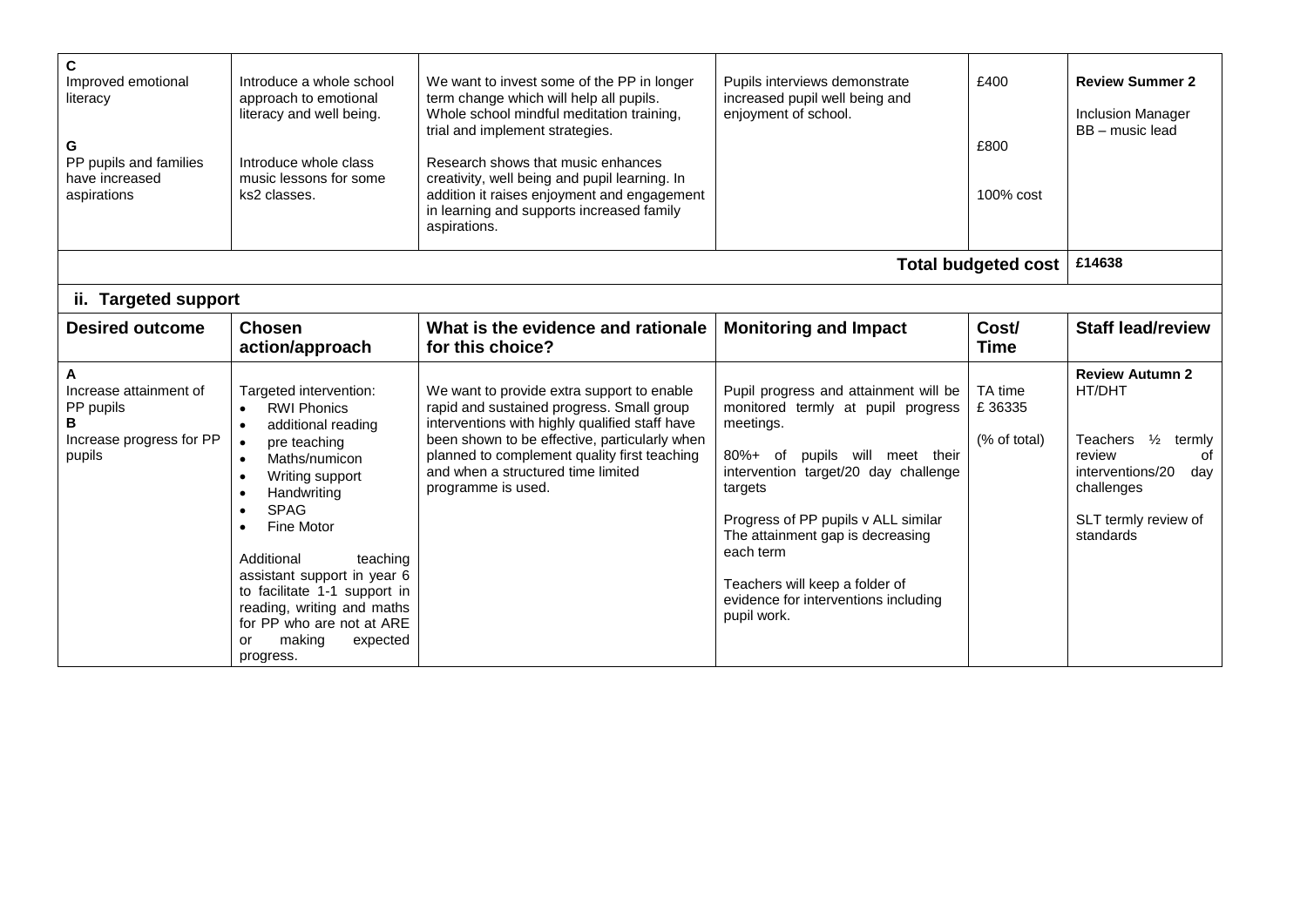| D<br>PP pupils with SEND<br>pupils will meet their<br>small step target                                                                     | Additional provision advice<br>and support for children<br>with SEND using Inclusion<br>manager day release time.<br>Targeted intervention:<br><b>RWI Phonics</b><br>$\bullet$<br>additional reading<br>$\bullet$<br>pre teaching<br>Maths/numicon<br>Writing support<br>Handwriting<br><b>SPAG</b><br>Fine Motor | We want to provide extra support to enable<br>pp pupils with SEND to make progress<br>against their targets. Small group<br>interventions with highly qualified staff have<br>been shown to be effective, particularly when<br>planned to complement quality first teaching<br>and when a structured time limited<br>programme is used.                   | SLT monitoring of intervention<br>support and progress.<br>Termly data analysis and pupil<br>progress discussion.<br>Teachers will keep a folder of<br>evidence for interventions including<br>pupil work. | TA time<br>1 day per<br>week of<br><i>inclusion</i><br>manager<br>time                                                                        | <b>Review Autumn 2</b><br><b>Inclusion Manager</b><br>Teachers 1/2<br>termly<br>review<br>οf<br>interventions/20<br>day<br>challenges<br>SLT termly review of<br>standards                      |
|---------------------------------------------------------------------------------------------------------------------------------------------|-------------------------------------------------------------------------------------------------------------------------------------------------------------------------------------------------------------------------------------------------------------------------------------------------------------------|-----------------------------------------------------------------------------------------------------------------------------------------------------------------------------------------------------------------------------------------------------------------------------------------------------------------------------------------------------------|------------------------------------------------------------------------------------------------------------------------------------------------------------------------------------------------------------|-----------------------------------------------------------------------------------------------------------------------------------------------|-------------------------------------------------------------------------------------------------------------------------------------------------------------------------------------------------|
| A<br>Increase attainment of<br>PP pupils<br>В<br>Increase progress for PP<br>pupils<br>G<br>increase completion of<br>homework by PP pupils | Homework club<br>Targeted intervention to<br>support pupils to complete<br>home learning and to catch<br>on key skills.<br>Target parents to discuss<br>learning focus/ how they<br>can help at home.                                                                                                             | We want to provide extra home learning<br>support for PP pupils through a dedicated<br>homework club. This will enable them to<br>consolidate and embed learning and key<br>skills and complete homework.                                                                                                                                                 | Groups and key skill focus in liaison<br>inclusion manager.<br>Pupils are more confident in key skill<br>such as times tables.<br>Rate of pp pupils completing<br>homework is similar to all.              | 6 pupils x<br>£5.75 x2<br>weekly x6<br>weeks x5<br>half terms<br>£2070<br>100% of cost                                                        | <b>Review Autumn 2</b><br>HT/DHT                                                                                                                                                                |
| C<br>Improved emotional<br>literacy                                                                                                         | Targeted<br>intervention<br>focused<br>groups<br>on<br>literacy<br>emotional<br>and<br>improve self-esteem.<br><b>ELSA</b><br>Nurture groups<br>meditation<br>counselling                                                                                                                                         | We want to provide extra support to enable<br>pupils to have the emotional literacy skills ti<br>enable them to be hly motivated and engage<br>with learning therefore achieve their best.<br>ELSA and nurture groups have been shown<br>to be highly effective in helping children be<br>emotionally resilient, better focused,<br>cooperative learners. | Monitoring<br>and<br>pupil<br>surveys<br>demonstrate<br>-an improved pupil well being and<br>emotional literacy<br>- increased focus and engagement in<br>class                                            | <b>ELSA</b><br>training and<br>release time.<br>£1202<br>(% of total)<br>Mindful<br>meditation<br>£1520<br>Counselling<br>£2280<br>100% total | <b>Review spring 2</b><br><b>DHT</b><br>1/ <sub>2</sub> termly review of<br>impact<br>0f<br>interventions<br><b>SLT</b> review<br>CT behaviour logs /<br>$\frac{1}{2}$ termly review of<br>logs |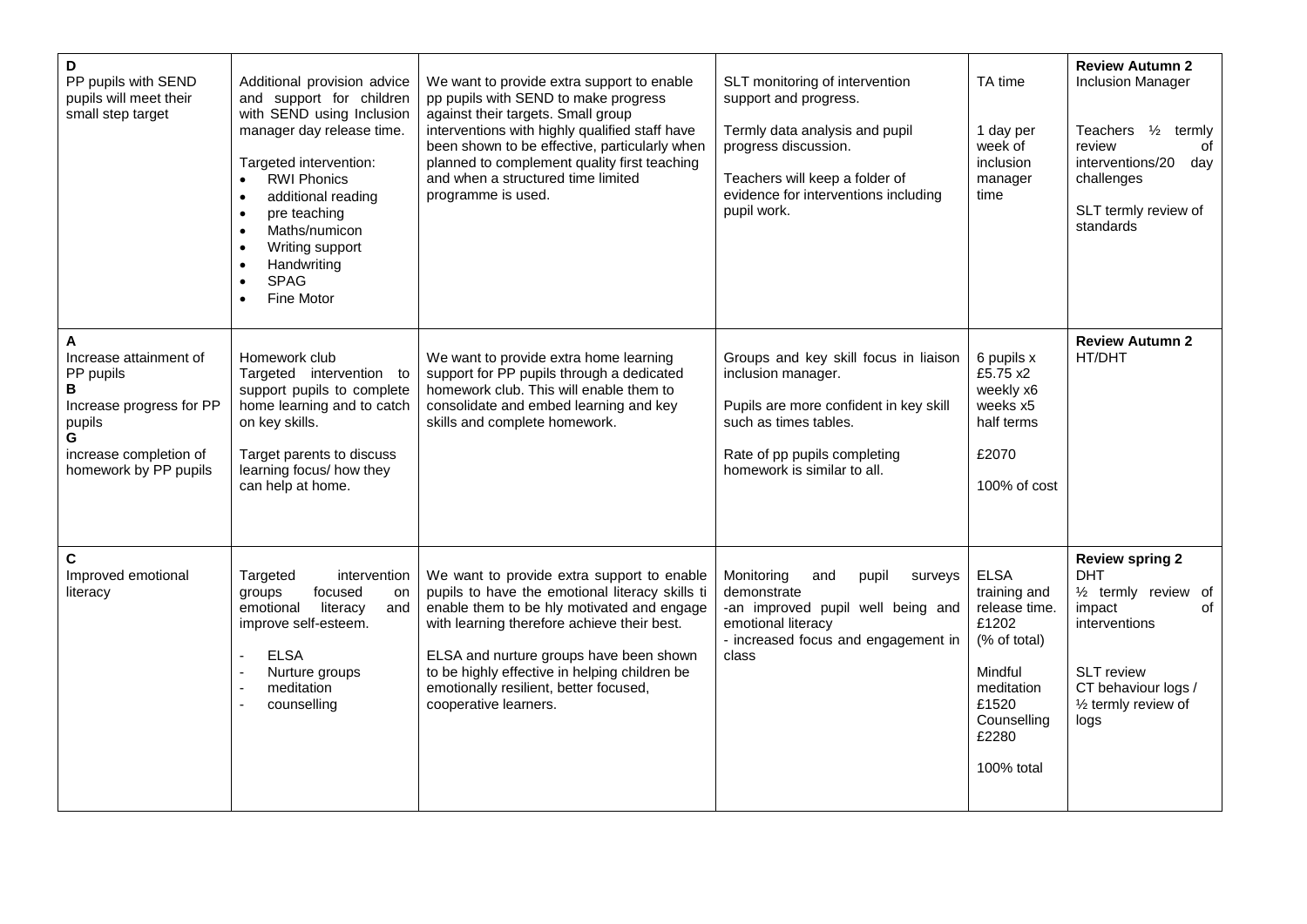| F.<br>Capacity of families to<br>parent will increase<br>through close working<br>relationships and<br>engagement with<br>support. | HT/DHT<br>build<br>positive,<br>effective<br>relations<br>with<br>families in order to identify<br>those needing support.<br>Address<br>and<br>offer<br>intervention through school<br>and other agencies as<br>required.                                                    | Research has demonstrated that children<br>make good progress in school when an<br>effective family network provides good<br>quality parenting and ensure that emotional<br>needs are met.<br>Children who are not safe and settled in a<br>nurturing environment are known to attain<br>less well in school compared to peers.<br>Research shows that positive home school<br>partnerships enhance the quality of learning<br>for all children. | Parents and carers feel confident to<br>discuss issues related to<br>their<br>children's learning in school and at<br>collaborative meetings.<br>Monitoring will consist of parent and<br>pupil questionnaires.<br>Log of conversations and pastoral<br>plans.<br>Log of attendance<br>at parents<br>evenings. | HT/DHT time                                                                                                                                                                     | <b>Review Autumn 2</b><br>HT/DHT                                                                                                                                                                          |
|------------------------------------------------------------------------------------------------------------------------------------|------------------------------------------------------------------------------------------------------------------------------------------------------------------------------------------------------------------------------------------------------------------------------|--------------------------------------------------------------------------------------------------------------------------------------------------------------------------------------------------------------------------------------------------------------------------------------------------------------------------------------------------------------------------------------------------------------------------------------------------|----------------------------------------------------------------------------------------------------------------------------------------------------------------------------------------------------------------------------------------------------------------------------------------------------------------|---------------------------------------------------------------------------------------------------------------------------------------------------------------------------------|-----------------------------------------------------------------------------------------------------------------------------------------------------------------------------------------------------------|
|                                                                                                                                    |                                                                                                                                                                                                                                                                              |                                                                                                                                                                                                                                                                                                                                                                                                                                                  |                                                                                                                                                                                                                                                                                                                | <b>Total budgeted cost</b>                                                                                                                                                      | £43401                                                                                                                                                                                                    |
| iii. Other approaches                                                                                                              |                                                                                                                                                                                                                                                                              |                                                                                                                                                                                                                                                                                                                                                                                                                                                  |                                                                                                                                                                                                                                                                                                                |                                                                                                                                                                                 |                                                                                                                                                                                                           |
| <b>Desired outcome</b>                                                                                                             | <b>Chosen</b><br>action/approach                                                                                                                                                                                                                                             | What is the evidence and rationale<br>for this choice?                                                                                                                                                                                                                                                                                                                                                                                           | <b>Monitoring and Impact</b>                                                                                                                                                                                                                                                                                   | Cost/<br><b>Time</b>                                                                                                                                                            | <b>Staff lead/review</b>                                                                                                                                                                                  |
| Е.<br>Increased attendance<br>rates for pupils eligible<br>for PP.                                                                 | Dedicated school member<br>of staff<br>to carry out<br>monitoring.<br>Employ the support of a<br>dedicated<br>attendance<br>support officer<br>Range<br>attendance<br>оf<br>rewards<br>celebrated<br>in<br>sharing assemblies.                                               | Evidence widely available links attendance<br>and achievement.<br>Regular attendance and praise will assist PP<br>children and families in the engagement of<br>their learning. Attendance at school will build<br>on self-esteem and confidence in lessons.<br>Reasons why a pupil is unable to attend<br>school will be investigated sensitively and<br>addressed.                                                                             | Monitor that structured conversations<br>take place for all identified families.<br>Which children have received awards<br>will be logged and tracked.<br>Improved attendance / punctuality-<br>closer to national average of 95%<br>PP group attendance closer to All<br>attendance                           | £315<br>% of total<br>attendance<br>officer<br>certificates/<br>card = $£25$                                                                                                    | <b>Review Autumn 2</b><br>HT to monitor<br>attendance<br>and facilitate action to<br>support families with<br>attendance<br>causing<br>concern<br>Monthly.                                                |
| G<br>PP pupils and families<br>have increased<br>aspirations                                                                       | Funding subsidised places<br>at clubs and on educational<br>visits.<br>Day trips (x2 per year)<br>1 residential (year 3/4)<br>1 residential (year 5/6)<br>Sport/music and other<br>enrichment clubs - 1 block<br>of 10 weeks<br>1 free set of uniform each<br>academic year. | Research has shown that a lack of cultural<br>capital can affect capacity to learn and<br>understand through lack of varied life<br>experiences. Increasing opportunities to<br>engage in and encouraging families and<br>children to take part in a range of enrichment<br>opportunities such as music tuition, trips etc<br>helps to close the gap in learning and<br>attainment.                                                              | % of PP pupils accessing clubs and<br>trips is closely aligned to All.                                                                                                                                                                                                                                         | sport club 1x<br>10 <sup>°</sup><br>week<br>block<br>per<br>year<br>£720<br>Day Trips x<br>2 per year<br>£1290<br>Music<br>Tuition<br>(max 5 pupils for 1<br>term each)<br>£400 | <b>Review autumn 2</b><br>Inclusion manager &<br>PP champion<br>PE lead monitor clubs<br><b>Business</b><br>manager<br>maintains records of<br>trips/music<br>tuition,<br>uniform<br>and<br>residentials. |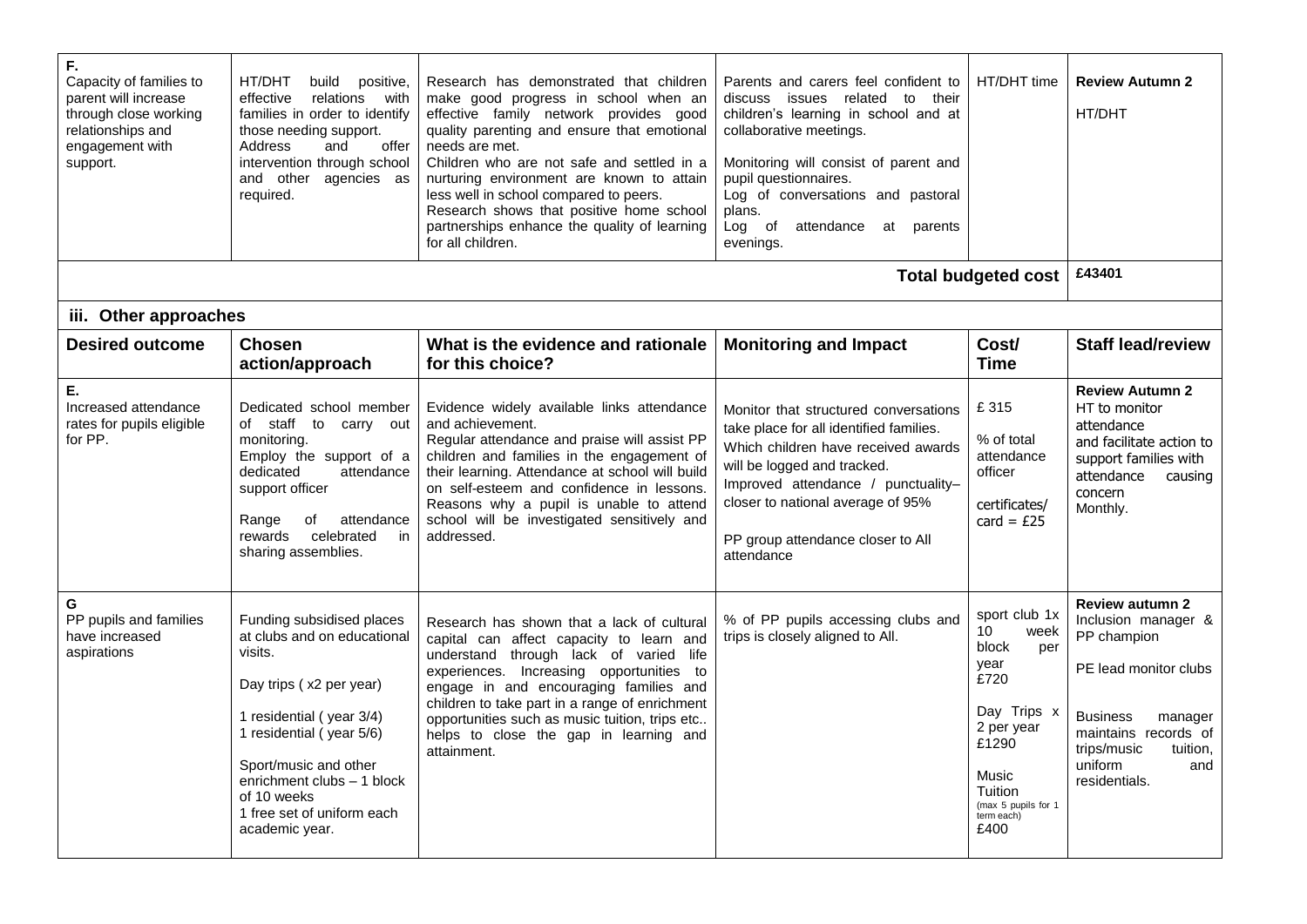|                                                                                                                                                     |                                                                                                                                                                                               |                                                                                                                                                                              |                                                                                                                                                  | Uniform cost                                   |                                                                                       |
|-----------------------------------------------------------------------------------------------------------------------------------------------------|-----------------------------------------------------------------------------------------------------------------------------------------------------------------------------------------------|------------------------------------------------------------------------------------------------------------------------------------------------------------------------------|--------------------------------------------------------------------------------------------------------------------------------------------------|------------------------------------------------|---------------------------------------------------------------------------------------|
|                                                                                                                                                     |                                                                                                                                                                                               |                                                                                                                                                                              |                                                                                                                                                  | £500                                           |                                                                                       |
|                                                                                                                                                     |                                                                                                                                                                                               |                                                                                                                                                                              |                                                                                                                                                  | Residential<br>£1392<br>50% of cost            |                                                                                       |
| С<br>Improved emotional<br>literacy<br>D.<br>PP Pupils with SEND will<br>make good progress                                                         | PPG pupils with SEND<br>receive support quickly to<br>address individual issues<br>and barriers.<br>Ed psych<br><b>SALT</b><br>Autism outreach<br>Oakfield short<br>stay school<br>Early help | provide<br>effective<br>To<br>support<br>for<br>and families to address<br>disadvantaged<br>barriers to learning quickly. This will ensure<br>pupil progress is not impeded. | Monitor the impact of individual<br>provision on<br>progress/attainment/behaviours for<br>learning.                                              | £2500<br>100%<br>of<br>cost.                   | <b>Review Autumn 2</b><br><b>Inclusion Manager</b>                                    |
| G<br>PP pupils and families<br>are supported to have<br>increased aspirations<br>Е.<br>Increased attendance<br>rates for pupils eligible<br>for PP. | Funding access to before<br>and after school club for<br>targeted PP pupils                                                                                                                   | To provide effective wellbeing and pastoral<br>support for disadvantaged families.<br>To improve attendance and punctuality.<br>To improve behaviours for learning.          | Pupil satisfaction survey<br>Improved behaviours for learning of<br>targeted PP pupils.<br>Uptake of up to 1 funded places am<br>and pm all week | £900 a.m.<br>£1100 p.m.<br>100%<br>οf<br>costs | <b>Review summer 2</b><br>PPG lead / Shining<br>stars manager<br>$\frac{1}{2}$ termly |
|                                                                                                                                                     |                                                                                                                                                                                               |                                                                                                                                                                              |                                                                                                                                                  | <b>Total budgeted cost</b>                     | £9142                                                                                 |
|                                                                                                                                                     |                                                                                                                                                                                               |                                                                                                                                                                              |                                                                                                                                                  |                                                |                                                                                       |
| <b>TOTAL FUNDING AVAILABLE 2019-20</b>                                                                                                              |                                                                                                                                                                                               |                                                                                                                                                                              |                                                                                                                                                  |                                                | £67580                                                                                |
|                                                                                                                                                     | <b>TOTAL PUPIL PREMIUM PLANNED EXPENDITURE 2019-2020</b>                                                                                                                                      |                                                                                                                                                                              |                                                                                                                                                  |                                                | £67181                                                                                |
| <b>CONTINGENCY 2019-2020</b>                                                                                                                        | For unexpected pupils / strategies required during the year                                                                                                                                   |                                                                                                                                                                              |                                                                                                                                                  |                                                | £399                                                                                  |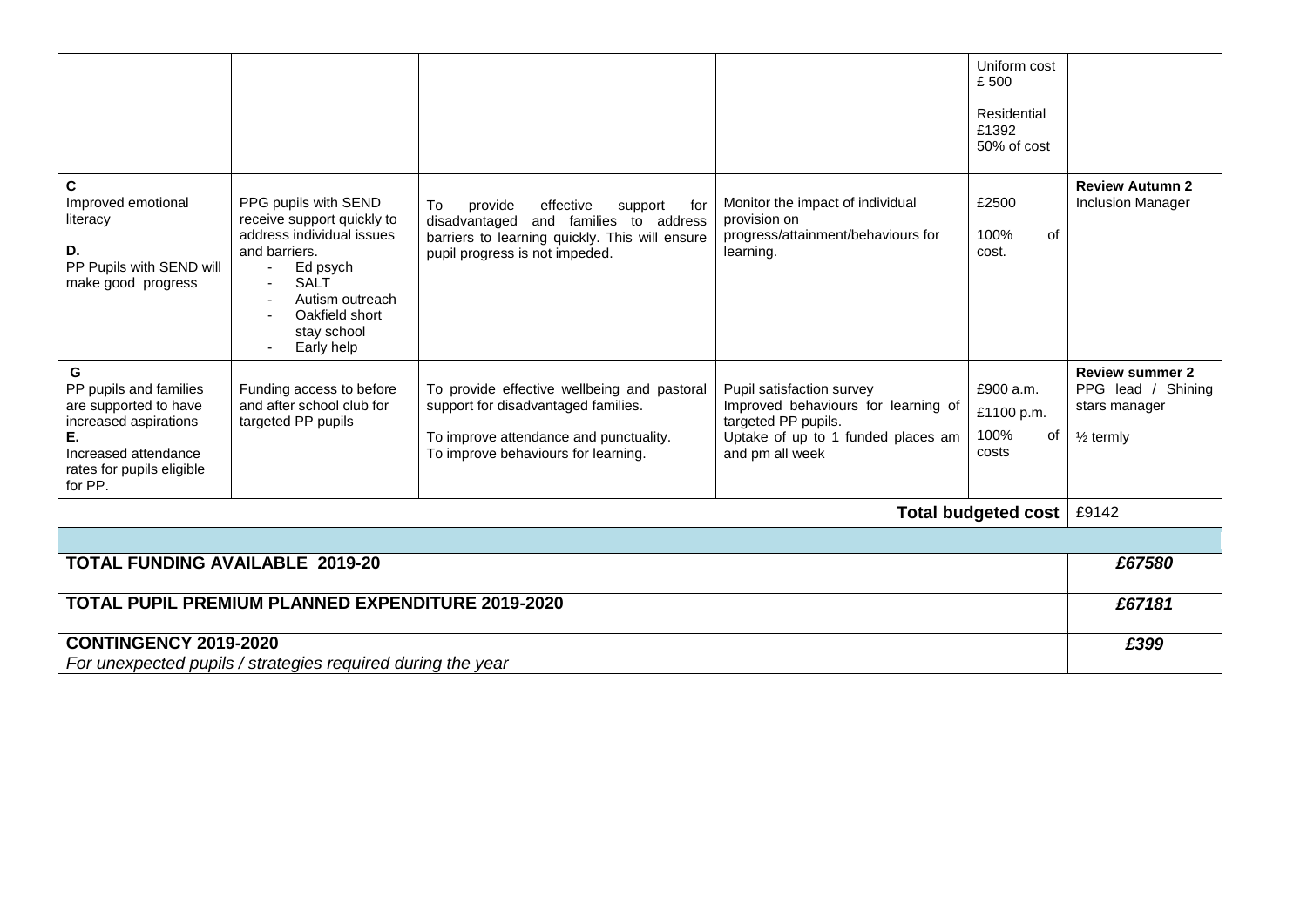|                                                                                                                      | 6. Review of expenditure                                                                                                           |                                                                                                                                                                                                                                                            |                                                                                                                                                                                                                                                                                                                                                                                                 |             |  |  |  |
|----------------------------------------------------------------------------------------------------------------------|------------------------------------------------------------------------------------------------------------------------------------|------------------------------------------------------------------------------------------------------------------------------------------------------------------------------------------------------------------------------------------------------------|-------------------------------------------------------------------------------------------------------------------------------------------------------------------------------------------------------------------------------------------------------------------------------------------------------------------------------------------------------------------------------------------------|-------------|--|--|--|
| <b>Previous Academic Year</b>                                                                                        |                                                                                                                                    | 2018-19                                                                                                                                                                                                                                                    |                                                                                                                                                                                                                                                                                                                                                                                                 |             |  |  |  |
| <b>Desired outcome</b>                                                                                               | <b>Chosen</b><br>action/approach                                                                                                   | <b>Estimated impact:</b> Did you meet the<br>success criteria? Include impact on<br>pupils not eligible for PP, if appropriate.                                                                                                                            | <b>Lessons learned</b><br>(and whether you will continue with this approach)                                                                                                                                                                                                                                                                                                                    | <b>Cost</b> |  |  |  |
| <b>Attainment of PPG</b><br>pupils at expected +<br>level will be raised<br>from previous end of<br>year attainment. | <b>Pupil Progress</b><br>meetings for all<br>teachers<br>Boys writing research                                                     | Overall the attainment of pupil premium pupils<br>across the school was mixed. At the end of EYFS<br>a higher % of pupil premium pupils met the<br>expected good level of development 83%<br>compared to 67% of non PP pupils.                             | Future focus to ensure greater impact needs to be all PP<br>pupils for teacher performance management and progress<br>meetings.                                                                                                                                                                                                                                                                 |             |  |  |  |
|                                                                                                                      | group in KS2.<br>Staff training on high<br>quality feedback.<br>Quality 1 <sup>st</sup> teaching                                   | KS1 results (3 pupils only) the % of PP pupils at<br>expected level was marginally lower in reading<br>and maths but higher in writing. This shows that<br>the whole class strategies and interventions is<br>having some impact in raising PP attainment. | High quality feedback is beginning to impact on pupil<br>attainment, this will continue next year.                                                                                                                                                                                                                                                                                              |             |  |  |  |
|                                                                                                                      | strategies positive<br>discrimination/<br>adjustment / targeted<br>questions/ planning to<br>support PP pupils in<br>every lesson. | PP attainment at the end of KS2 continues to be a<br>concern, however in school tracking data shows<br>successes for some pupils in some ks2 year<br>groups.                                                                                               | These strategies have been implemented and evidenced in<br>monitoring these now need to be embedded to demonstrate<br>success consistently across the school.<br>SLT monitoring has evidenced PP pupils actively taking part<br>in and showing good skills in reasoning and justifying.                                                                                                         |             |  |  |  |
|                                                                                                                      | Purchase, staff<br>training and<br>implement Power<br>maths across the<br>school.                                                  | % of pupils at expected+<br>2018<br>2019<br>KS1<br>42%<br>74%<br>KS <sub>2</sub><br>37%<br>69%                                                                                                                                                             | Power maths has had a significant impact on pupil<br>attainment in both ks1 and 2. This will be further developed<br>next year by a school maths research programme and maths<br>mastery in EYFS will be developed through a maths EYFS<br>teacher research group.                                                                                                                              |             |  |  |  |
|                                                                                                                      | Targeted intervention                                                                                                              | In spring and summer terms 80%+ of PP<br>pupils met their small step intervention target.                                                                                                                                                                  | Termly 20 day challenges and targeted year 5 & 6<br>interventions were very successful and will continue.                                                                                                                                                                                                                                                                                       |             |  |  |  |
|                                                                                                                      | Homework club                                                                                                                      | 7 pupils have attended homework club<br>"I have completed all my homework since coming<br>here"                                                                                                                                                            | Homework club was successful and was highly valued in<br>pupil and parent feedback and increased pupil's enjoyment<br>and engagement of learning. In addition the club maintained<br>high attendance throughout. Attainment outcomes suggest<br>that amending it to include a much greater focus on key<br>skills, including independence and grouping pupils will<br>improve impact next year. |             |  |  |  |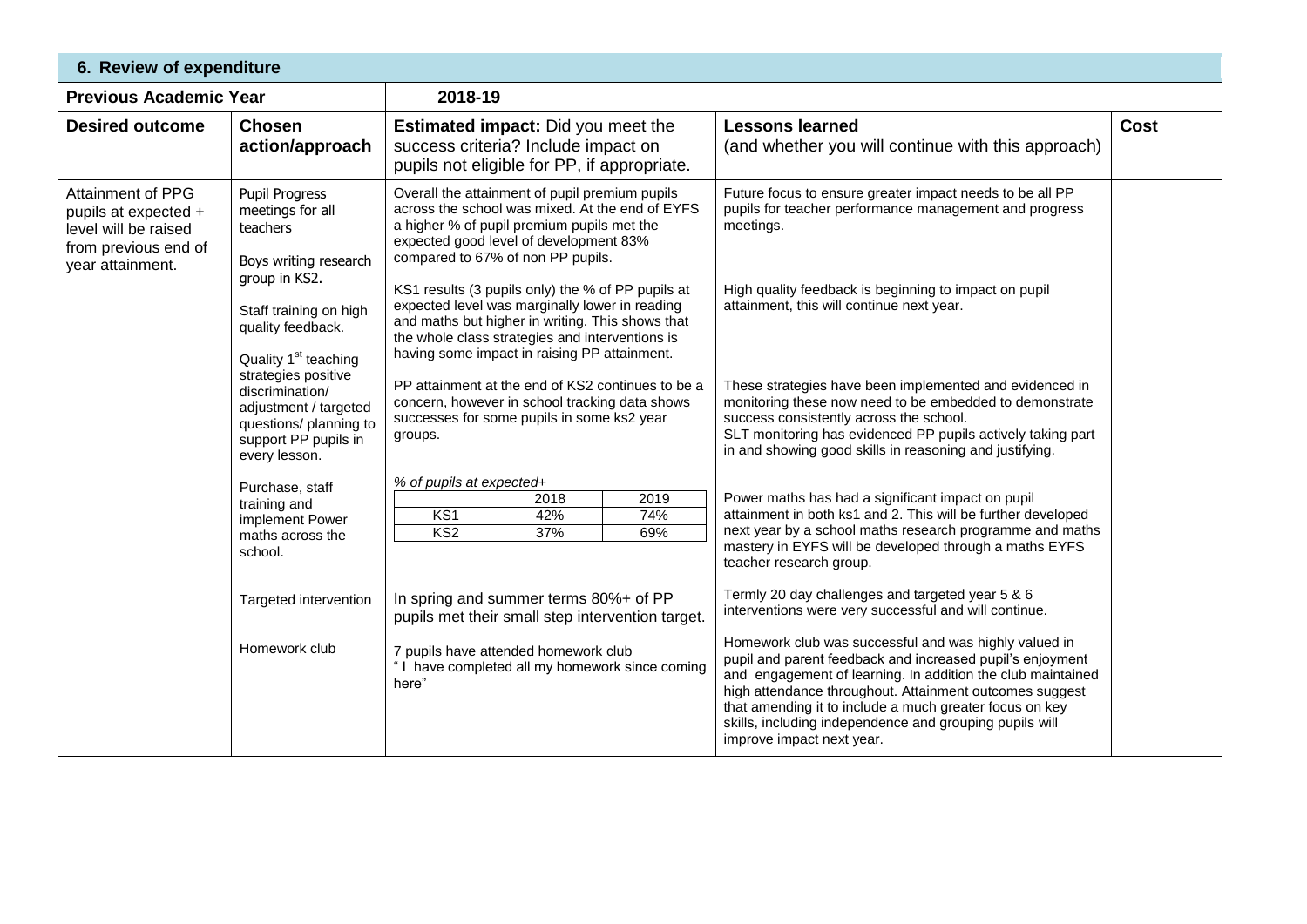| Higher rates of<br>progress for PPG<br>pupils                                             | As above                                                                                                                                                                                                                                                                                                         | Comparison of progress in year 5 & 6 over the last<br>2 academic years.<br>Average PP steps.<br>PP 2019<br>PP 2018<br>Reading<br>6.2<br>5.2<br>6.1<br>Writing<br>6<br>5.6<br>$\overline{5.5}$<br>Maths<br>In spring and summer terms 80%+ of PP<br>pupils met their small step intervention target.                                                                                                                                                                                                                                                                                                                                                                                                                                 | Progress in 2019 suggest that the focus teaching and<br>learning strategies are beginning to have impact on<br>pupil progress. Next year these will be embedded and<br>developed to ensure this continues.                                                                                                                                                                            |  |
|-------------------------------------------------------------------------------------------|------------------------------------------------------------------------------------------------------------------------------------------------------------------------------------------------------------------------------------------------------------------------------------------------------------------|-------------------------------------------------------------------------------------------------------------------------------------------------------------------------------------------------------------------------------------------------------------------------------------------------------------------------------------------------------------------------------------------------------------------------------------------------------------------------------------------------------------------------------------------------------------------------------------------------------------------------------------------------------------------------------------------------------------------------------------|---------------------------------------------------------------------------------------------------------------------------------------------------------------------------------------------------------------------------------------------------------------------------------------------------------------------------------------------------------------------------------------|--|
| Behaviour for learning<br>is improved and<br>consistently good<br>across all year groups. | Quality 1 <sup>st</sup><br>teaching<br>adjustments<br>Implementation<br>οf<br>adjustments to<br>new<br>behaviour policy &<br>management<br>Staff meetings to<br>discuss and share<br>practice<br>Funding access to<br>before and after<br>school club for<br>targeted PP pupils<br><b>ELSA</b><br>Nurture groups | School monitoring of behaviour incidents show:<br>There has been a 57% reduction in yellow<br>✓<br>incidents across the school from the Sept baseline<br>There has been an 82% reduction in red incidents<br>✓<br>across the school from the Sept baseline. 1 class<br>has had a very significant reduction in incidents<br>following support with pastoral plans for a number<br>of pupils.<br>External monitoring visits confirm behaviour in<br>school is consistently good.<br>"Behaviour has been addressed and is consistent across<br>the school. High standards have been set, Governors<br>feel the new behavioural policy has changed the culture<br>and children are happier at school." NLE 2 day review<br>April 2019. | The behaviour of all pupils in school is now consistently<br>good+ as demonstrated by school and external monitoring.<br>All strategies have benefited pupils and lead to this success<br>this will remain in place in 2019-20.<br>Pastoral plans will be developed next year to further support<br>the small number of pupils who continue to experience<br>learning conduct issues. |  |
| Increased attendance<br>for pupils eligible for<br>PP funding                             | Attendance<br>support<br>officer<br>Legal Service<br>Attendance<br>reward<br>certificates.<br>Free uniform                                                                                                                                                                                                       | PP attendance has increased to 94!% from<br>Summer 2018 which was 92.2%<br>Persistent absence has reduced to 6 PP pupils in<br>Autumn Term (from 8 in Summer 2018)                                                                                                                                                                                                                                                                                                                                                                                                                                                                                                                                                                  | Strategies to increase PP attendance have been highly<br>successful and will continue next year.                                                                                                                                                                                                                                                                                      |  |